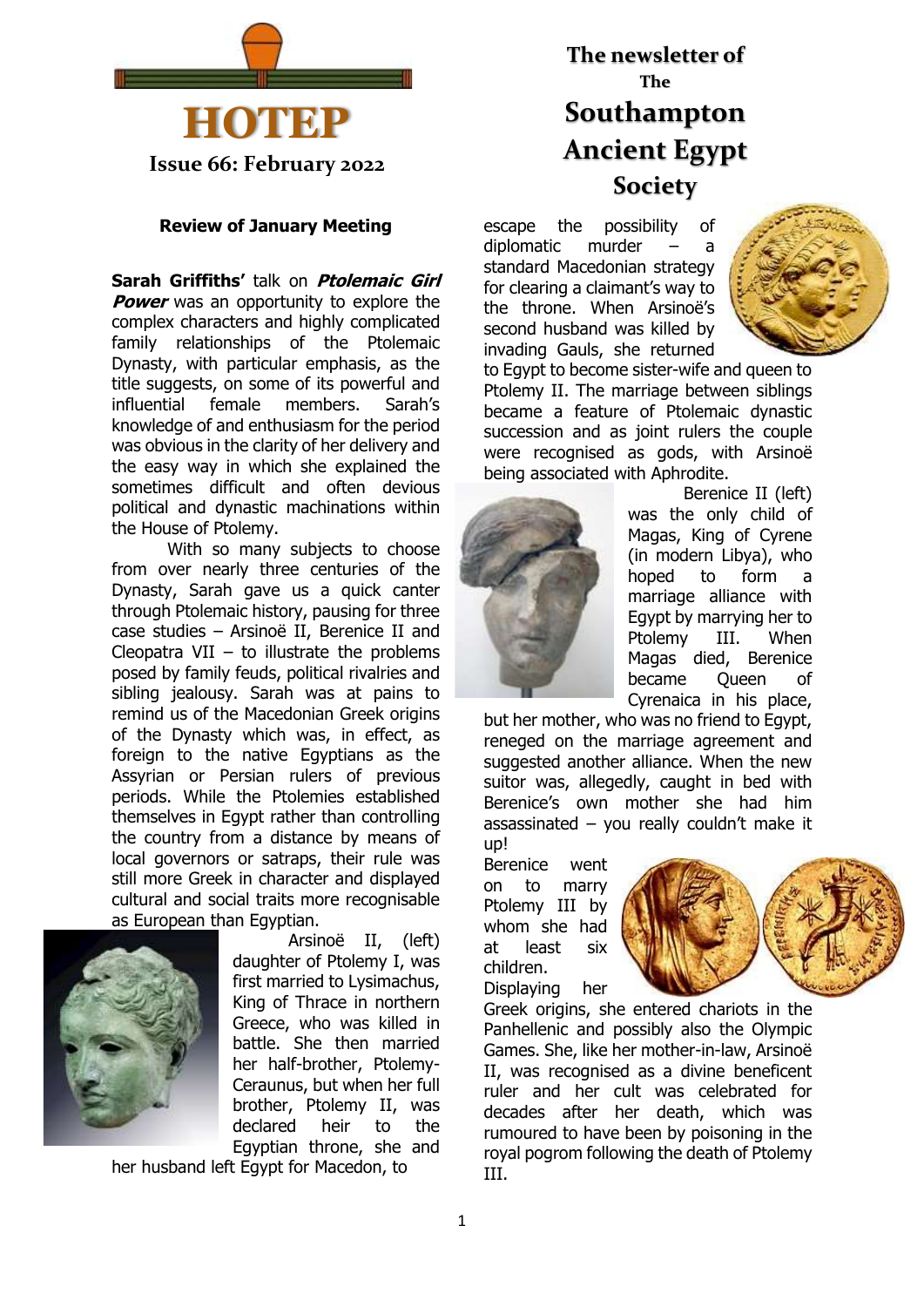

After more hair-raising tales of incest, intrigue and infighting – the likes of Eastenders and Dynasty have nothing on the Ptolemies – Sarah finally introduced us to Cleopatra VII, (left) **the** Cleopatra. Reportedly she spoke Egyptian and respected the Egyptian gods, but she was not a queen of the Hatshepsut

mould. The last ruling queen of Egypt was very much a product of her Macedonian ancestry, looking to alliances with the rising power of the day – Rome. Her reputation down to modern times has been coloured by Classical authors and more modern dramatists, whose misogyny is apparent.

By trying to maintain her family's hold on the Egyptian throne, she bore four children through her liaisons with Julius Caesar and Mark Antony. But the Romans would never see her as anything more than a meddling woman, blaming her for the fall of two of Rome's finest, and after the disaster of the Battle of Actium, even she had to admit defeat. She died by her own hand and became immortalised in literature, art and, latterly, film as one of the world's most charismatic, enigmatic and beautiful women.



Sarah did much to restore a sense of perspective, setting Cleopatra, and her predecessors in the appropriate historical context while trying to shed the modern preconceptions of what life was like for women of the Ptolemaic era. With the very real threat of exile or even death at the hands of an ambitious sibling, hanging over them, Ptolemaic females must have lived their lives in a constant state of anxiety, not to say fear. That these three, at least, survived long enough to make their mark on history is a testament to their strength of character. **Hilary Wilson**



# **February Quiz**

Just to see if you were paying attention:

**What were the names of Cleopatra's four children?**



(This is the oldest of Cleopatra's children, depicted with his father, Julius Caesar (Ciaran Hinds) and Mother (Lyndsey Marshall) as portrayed in the TV mini-series Rome)

**Solutions to New Year Only Connect Quiz are on Page 5**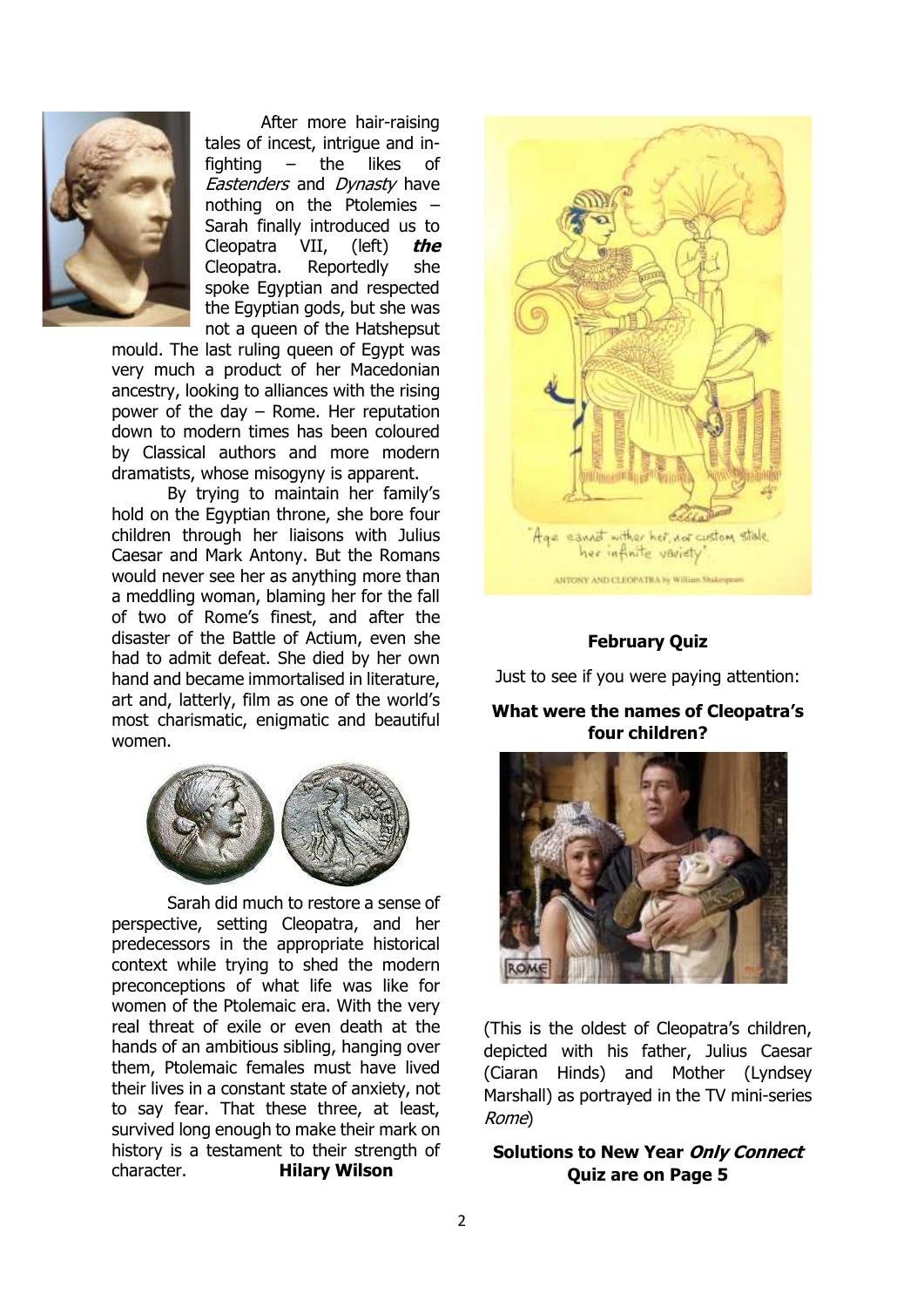#### **In the News**



This painted but uninscribed limestone statue was found in the Giza tomb G2415, belonging to the  $5<sup>th</sup>$  Dynasty official, Weri, and his wife, Meti. It was one of seven statues found in the serdab, or statue chamber (below). The excavation was



conducted by George Reisner on behalf of the Harvard University-Museum of Fine Arts, Boston, expedition. In 1921 the statue was

granted to the Boston Museum by the Egyptian Antiquities Authority as part of the division of finds.

In 1978, the statue was deaccessioned and put up for auction on the open market. It was bought by the British Rail Pension Fund for a little over \$250,000. In 1996, the Pension Fund sold the statue on, to a private American collector, Lewis M Dubroff, for just under \$400,000. From that time until 2021 the statue was on loan to the Metropolitan Museum of Art in New York.

On 27 January 2022, Weri's statue was again included in Sotheby's Master Painting & Sculpture Auction, Part 1, in New York. After a 12-minute bidding frenzy, it was sold to a private collector for the eyewatering price of \$9.9 million. This is the second highest price ever paid for an Egyptian sculpture.

The most expensive Egyptian sculpture in the world to date is the seated statue of Sekhemka, (right) also 5th Dynasty, which was acquired by the Marquess of Northampton 1849-50. This hit the news headlines in 2014 when Northampton City Council sold it to finance planned extensions to their Museums & Art Gallery. The controversial sale realised £15.78 million and, despite a temporary block on an export license, the statue went to a private collector also believed



to be American, though its current whereabouts are unknown. This sale led to Northampton City losing accredited museum status and access to various heritage grants.

| http://giza.fas.harvard.edu/photos/9715/full  |
|-----------------------------------------------|
| http://giza.fas.harvard.edu/photos/25858/fu   |
| Ш                                             |
| http://giza.fas.harvard.edu/objects/26756/f   |
| ull/                                          |
| https://en.wikipedia.org/wiki/Northampton Sek |

hemka\_statue#Auction

3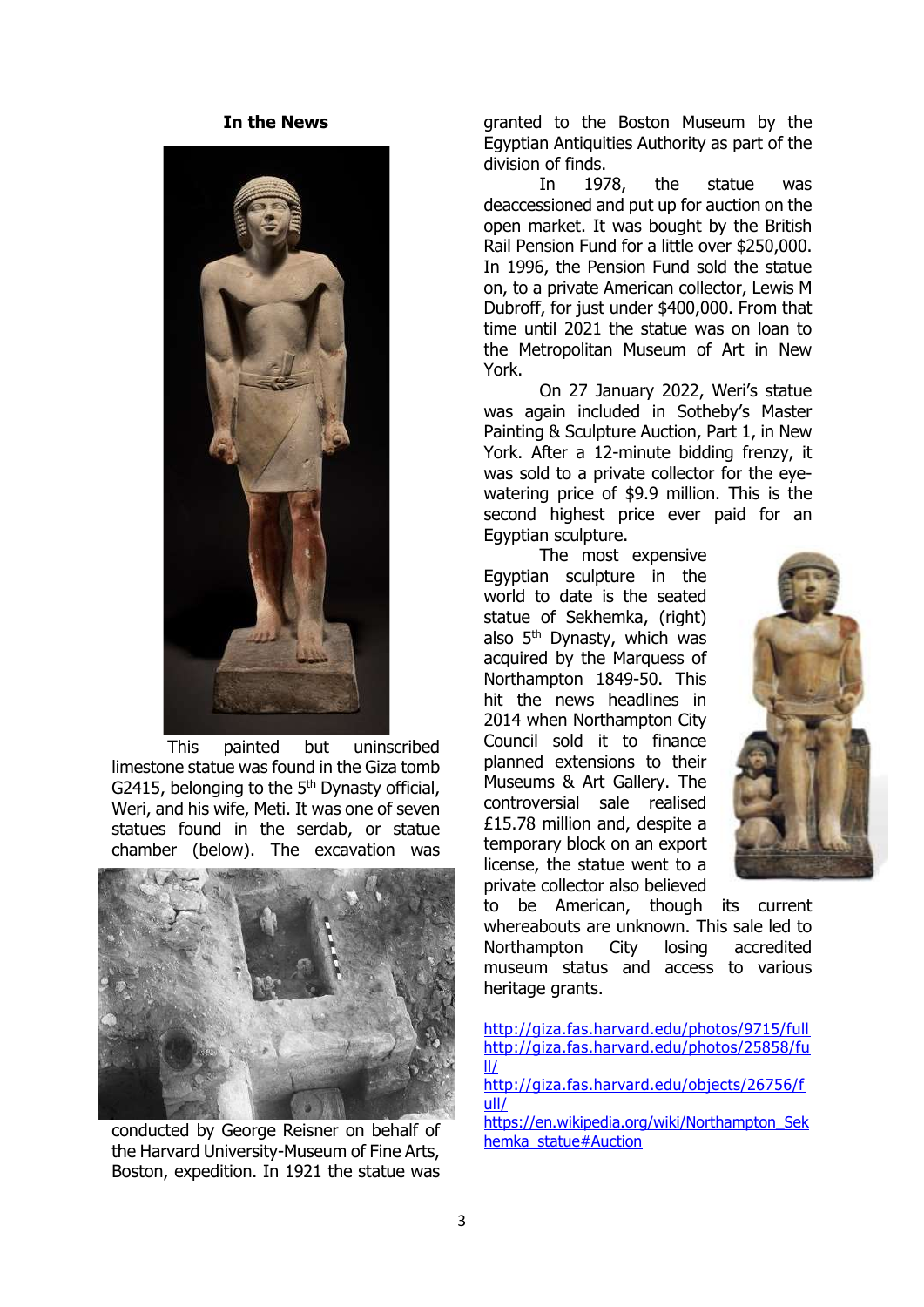# **Forthcoming Meetings**

Further details of our Zoom meetings are published on the website [www.SouthamptonAncientEgyptSociety.co.uk](http://www.southamptonancientegyptsociety.co.uk/)

# **Registration is required for all meetings.**

Registration links will be released on a meeting-by-meeting basis and priority will be given to SAES Members.

If you would like to have your personal email details added to our non-Members mailing list, please contact the Secretary at: **[saesinfo55@gmail.com](mailto:saesinfo55@gmail.com)**

**The joining link for any meeting is only released on confirmation of payment.**

**The joining link is unique to the name & email address with which you register. If you share this link, you risk being prevented from joining the meeting yourself if the person with whom you shared signs in before you.**

**Please note:** if the Zoom system allows you to register this means a place is available and has been reserved for you. The joining link will be sent on confirmation of payment.

**The joining link will also be reconfirmed the day before and/or on the morning of the meeting. Please check your junk folder if you do not see this in your inbox.**

## **Wednesday 23 February 2022** (**EVENING LECTURE**: Zoom meeting opens 18.30 (GMT). Admission from the waiting room from 18.45 for a start at 19.00



**Discoveries in the Desert: The North Kharga Oasis Darb Ain Amur Survey**

#### by **Salima Ikram**

Kharga Oasis, the largest oasis in the western desert has been relatively unexplored until recently. New work has revealed a series of large Roman forts, petroglyphs, and Pharaonic inscriptions that reveal the



long and rich history of exploitation of this oasis. An overview of new discoveries made by the North Kharga Oasis Darb Ain Amur Survey are presented here.

#### **Register in advance for this meeting, using the link below.**

[https://us02web.zoom.us/meeting/register](https://us02web.zoom.us/meeting/register/tZcpde2hrjIvEtBIxek4Uua3Qh2Qed8pSpYa) [/tZcpde2hrjIvEtBIxek4Uua3Qh2Qed8pSpYa](https://us02web.zoom.us/meeting/register/tZcpde2hrjIvEtBIxek4Uua3Qh2Qed8pSpYa)

**Payment for this EVENING meeting is £5 for all-comers.**

> **Please contact the Secretary [saesinfo55@gmail.com](mailto:saesinfo55@gmail.com)**

**to arrange payment or check payment status.**